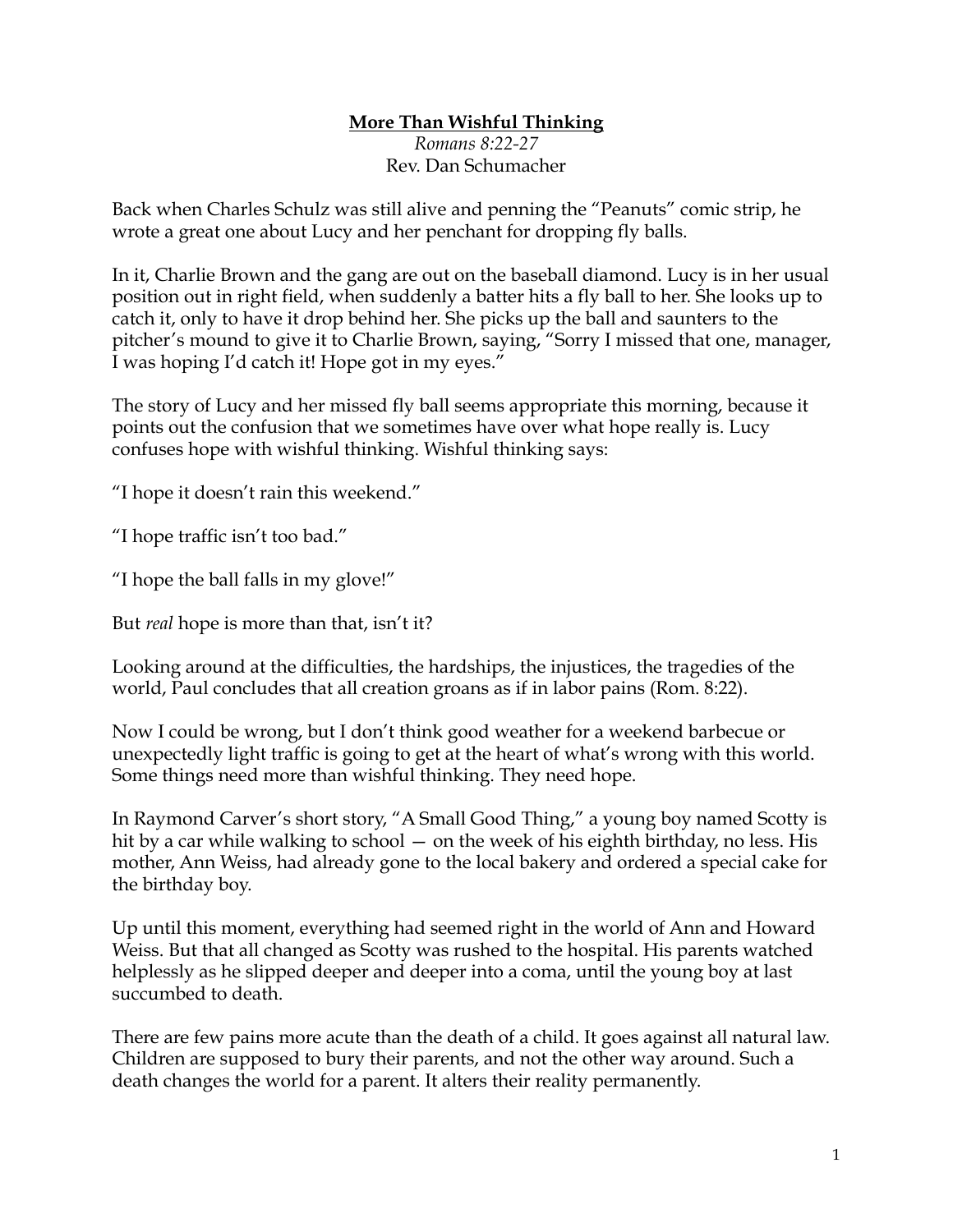How does anyone press on under the suffering and weight of such loss?

Julia Samuel, a grief psychotherapist, says that the *paradox of grief* is "that we must find a way to live with a reality that we don't want to be true (*Grief Works*, xvii).

Wishful thinking wants a mulligan on reality. It wants to call a "do over." It wants the dealer to deal an altogether new hand. Wishful thinking wants a magical elixir to take away the pain. But wishing for things to be different will not make it so.

Hope is different than wishful thinking, because hope does not attempt to pass over our reality, but rather it carries us through it. Hope empowers us to live with the reality that we don't want to be true.

And, more often than not, hope come to us in the day-to-day small gestures of kindness that seem to carry with them the very presence of God.

In the immediate days after Scotty died in that short story, his parents were consumed with grief and anger. The baker who was contracted to make Scotty's birthday cake, had no know idea what had happened to Scotty, so he had been phoning over and over to get them to come pay for and pick up the cake. It was like salt in the wound for Ann and Howard, so in their grief-induced anger, they decide to confront this callous man who kept calling them demanding payment Scotty's cake.

When Ann and Howard Weiss arrive at the bakery, the baker learns for the first time what has befallen them. His head drops to his feet, and in a moment of humanity, he looks up and apologizes for the incessant calls. "I hope you will find it in your heart to forgive me," he says. He then invites them to a table, asks them to sit, and pours them coffee. He then finds a rich dark loaf of bread and breaks it open for them. Ann and Howard partake of the rich dark bread, and the baker tells them that eating is a "small good thing," especially in a time of pain and groaning and waiting for all things to be made right.

In some ways, hope is the very measure of what's *not* right with the world. We hope for comfort when we are in the midst of discomfort. We hope for health when we are sick. We hope for guidance when we feel lost. We hope for justice when we have experienced injustice. We hope for peace when we are at war. We hope for rest when we are weary. We hope for love when we are lonely.

Hope is what we do when all is not as it ought to be. That's why, as Paul says, "Hope that is seen is not hope" (Rom. 8:24).

And that makes it notoriously difficult to talk about. So the Bible usually relies on imagery to help us hope for a world as it ought to be: swords beaten into plowshares and spears into pruning hooks, streams flowing in the desert, wolf and lamb lying down together, nations becoming neighbors and neighbors becoming friends and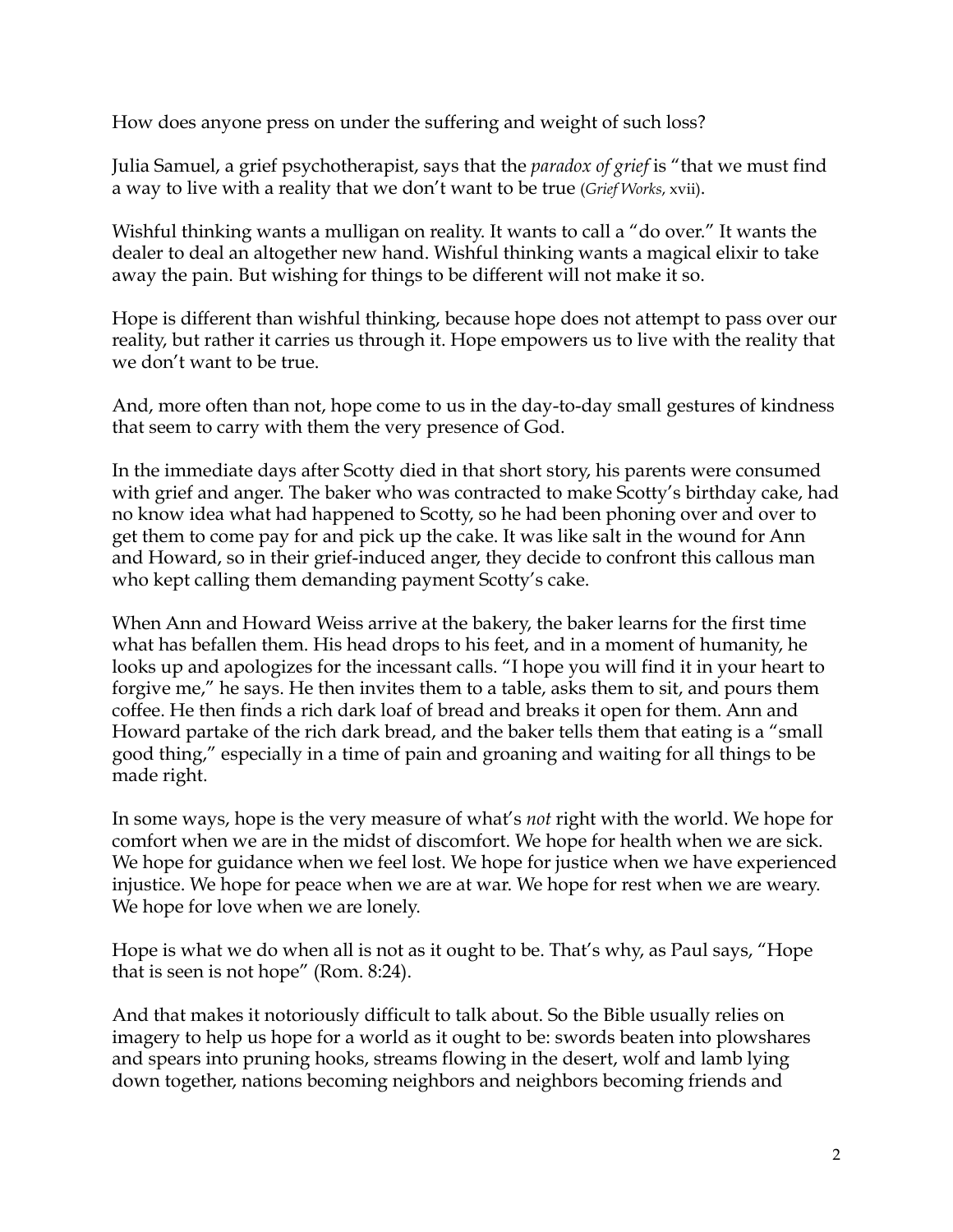friends becoming family, God walking with us and wiping away our tears saying, "Death shall be no more."

The promises of God give us the power to hope that all will be set right. "For in hope we were saved," says Paul. And "if we hope for what we do not see, we wait for it with *patience*" (Romans 8:22, 25).

That word "patience" doesn't quite get to the heart of the matter. In our day and time, patience is more about simple self-restraint and delayed gratification than anything else. All I can hear ringing is my ears is the character, Veruca Salt, from *Charlie and the Chocolate Factory*: "Daddy, I want it, and I want it *now*!" She is *im*patient because she cannot tolerate any delay in her need for gratification.

But, more often than not, the same Greek word that has been translated as patience here is usually translated not as patience, but as *endurance*. That strikes a different in our ears, doesn't it? While *patience* gives the image of someone sitting on their hands, idly waiting for in line for their turn, *endurance* gives the image of someone running a marathon — someone enduring to the finish

And that's the thing about hope. Hope is determined. Hope is stubborn. Hope doesn't bypass hardship. It *endures* through hardship.

"In her book, *Intensive Care*, Mary-Lou Weisman tells the moving and tragic story of the death of her fifteen-year old son, Peter, from the terrible disease, muscular dystrophy. She tells about an astonishing thing that happened right at the moment of death.

Peter's body was completely paralyzed and in the final stages of his disease, and the delirium of death was taking over in the last few minutes of his life. He was moaning and random and disconnected in his thoughts. His voice, wrote Mary-Lou, sounded so far away, so lost. But then, suddenly, in a surprisingly clear voice, Peter spoke directly to Larry, his father:

'Daddy, what does impudent mean?'

Bewildered and frightened, Larry and Mary-Lou looked at each other. What could this strange question from their dying son possibly mean?

'Daddy, what does impudent mean?'

Even though he had tears streaming from his eyes, Larry answered matter-of-factly: 'Impudent. Impudent means *bold*. I-It means *shamelessly* bold.'

Peter paused for a moment, death closing its grip on him, and then he said, 'Then put me in an impudent position.'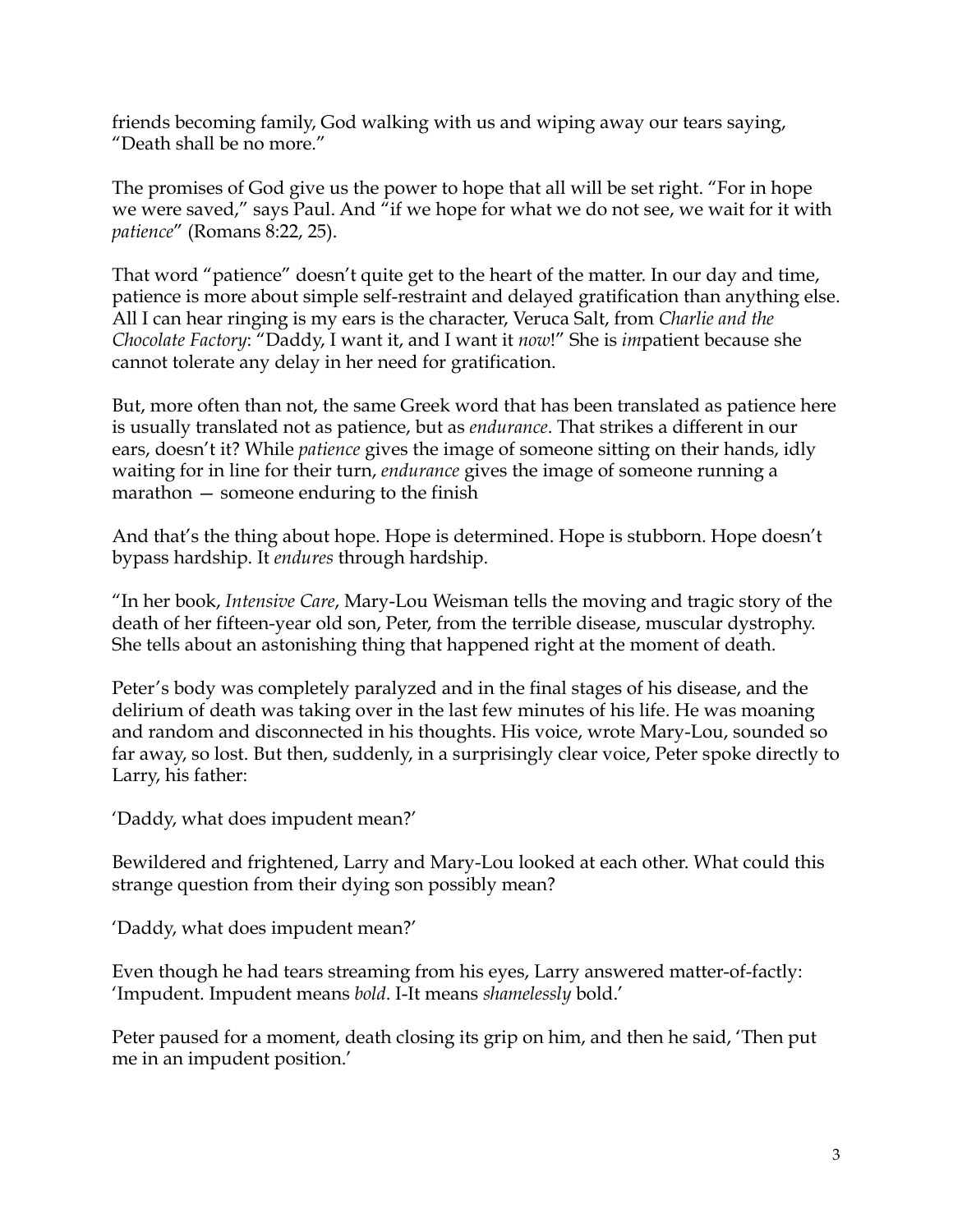And sure enough, just before he died, Mary-Lou and Larry positioned their son's arms and legs in a posture of bold defiance  $-$  an impudent position  $-$  in the face of death" (Tom Long, "A Living Hope," July 21, 2010).

Like the images of swords beaten into plows and streams flowing in deserts and wolves lying down with lambs, Peter's story has something to tell us about Christian hope. Christian hope takes a bold posture  $-$  an impudent position  $-$  over against the powers of death.

It is more than wishful thinking. When Christians use the word hope we mean something different by it. Christian hope is the faith that in a world of violence and warfare and suffering, none of these things gets the last word.

That is because the source of our hope is God.

The Baptist pastor, Stephen Shoemaker, says, "We hope 'in the Lord,' not in princes or professors or priests, not in human power or human knowledge or human goodness. Neither do we believe in some vague notion 'that everything will turn out all right.' We do affirm with Paul 'That in everything *God* works for good with those who love him' (Rom. 8:28), but we do not say it glibly, for we know that we ourselves may never see the good being worked out, at least not now, and never completely in this life. We hope for what we do not see" (*The Jekyll and Hyde Syndrome*, 174).

"Years ago, when Lesley Stahl was the CBS News White House correspondent, there was a late-breaking story involving President Reagan. Lesley scrambled to cover it in time for the broadcast that night, and she managed to file the story barely before the deadline. She did not, however, have time to get a film crews to the White House, so, to accompany her report, she borrowed stock video footage from eh White house Office of Communications.

That evening, Stahl gave her report about what had happened at the White House, while on the screen flashed brightly lit pictures of the president standing in front of waving American flags and riding horses through the surf on a California beach. The next day, the head of the White House communications called Stahl to congratulate her on her report. She expressed thanks for the word of encouragement but added that maybe words of thanks were out of place because, after all, her report had been sharply critical of the president.

'Oh yeah,' said the White House official. 'Your words were critical, but you showed *my* pictures. In the battle between the eye and the ear, the eye wins every time'" (Tom Shales, "TV Preview," *Washington Post*, Nov. 22, 1989).

The Christian faith is, in a deep sense, a wager on the truth of the very opposite: that in the battle between what we *see* and the promises of the gospel we *hear*, what we hear prevails.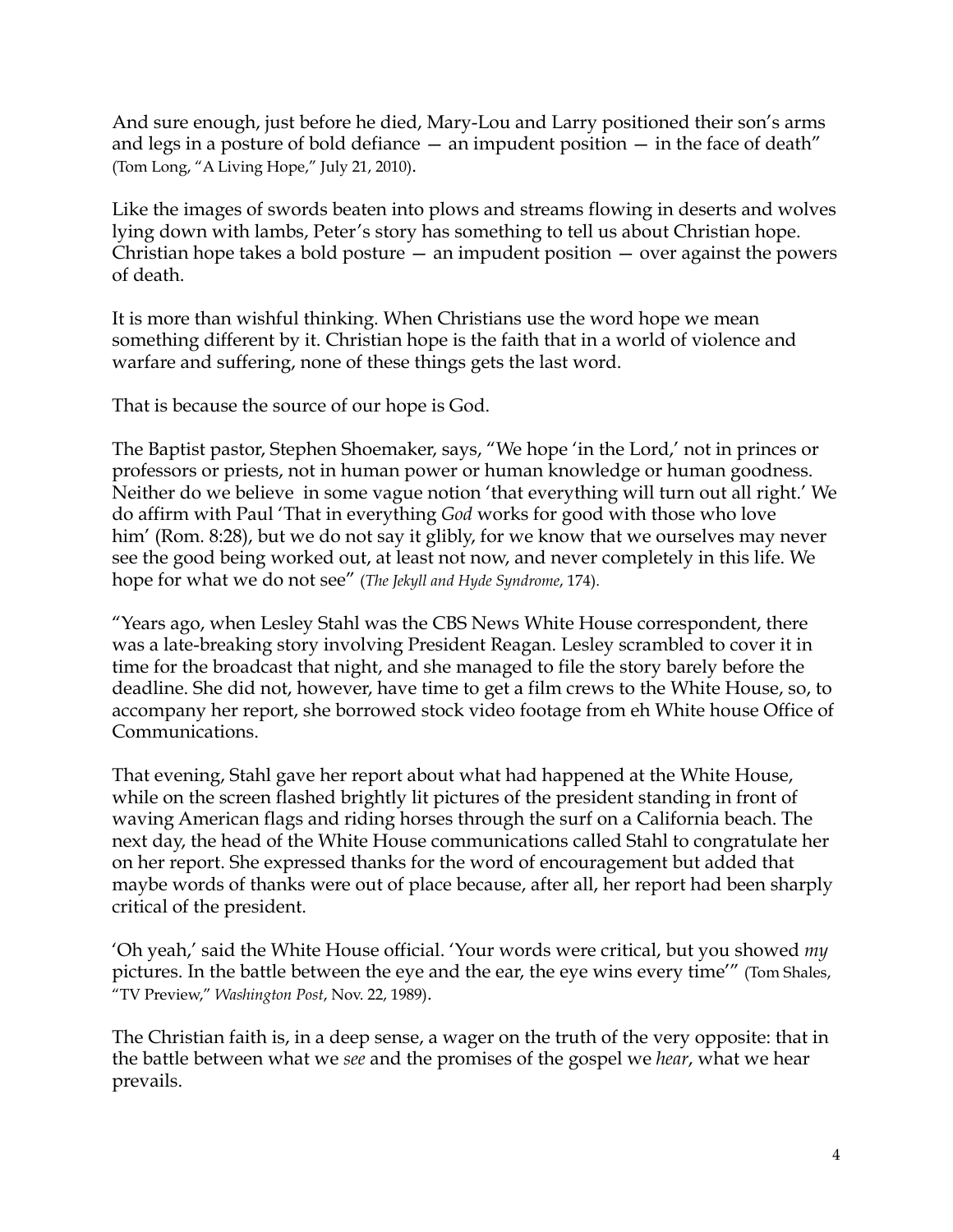That's what Paul means when he says, "For in hope we were saved" (Rom. 8:24). So often what we see and what saturates our newsfeeds are stories about the powers of death — greed, hate, and violence. But the promise of the gospel is that none of those things will get the last word — that all will be set right, even if we can't see how.

But does not God leave us groping blindly in the dark. When we squint and look more closely at the world, we can see even now a spring of water in the desert, a ray of light shining even now in the darkness.

Here are people feeding the hungry, there are compassionate caregivers caring for the sick and dying, over there are people pressing for a more just society, and here are teachers serving tirelessly in struggling schools.

There are people of hope in this world who trust God's promises and who live as if they can be brought into reality even now. And when we encounter them, so often their hope becomes our hope.

Father Gregory Boyle was taking Shamika and Abby on a speaking trip to San Francisco on behalf of Homeboy Ministries. He says:

"They're big girls: tattooed gang members that have been in prison. You would not want to mess with these two. They know how to handle themselves."

At the airport, he's finishing up with the woman at the car rental place, when she says, "May I ask, what's Homeboy Ministries?"

Shamika and Abby are both wearing sweatshirts emblazoned with the logo. His own shirt, too, has the logo embroidered on it. He explains that it's a gang intervention and rehab ministry in L.A. "And these two ladies," he explains, "are going to help me give a talk to bunch judges in San Francisco."

"Awesome!" She then adds perkily, "Would you like me to put them down as additional drivers?"

"Are you out of your mind?" he deadpans, but everyone in earshot, including Shamika and Abby, laugh. As they leave, he overhears Shamika say to the rental car clerk, "Thanks for trying."

The next day, he introduces Shamika and Abby to a group of the judges and invites them to tell their stories. He says of the moment: "They are present in their stories, pausing often to cry as they share the terror of their lives: torture, abuse, abandonment, and violence. They both speak of their addictions and that particular pain of having given birth in the midst of them and having their kids taken and raised by strangers. The judges are riveted and, at the end, they applaud. Truly awe came upon everyone."